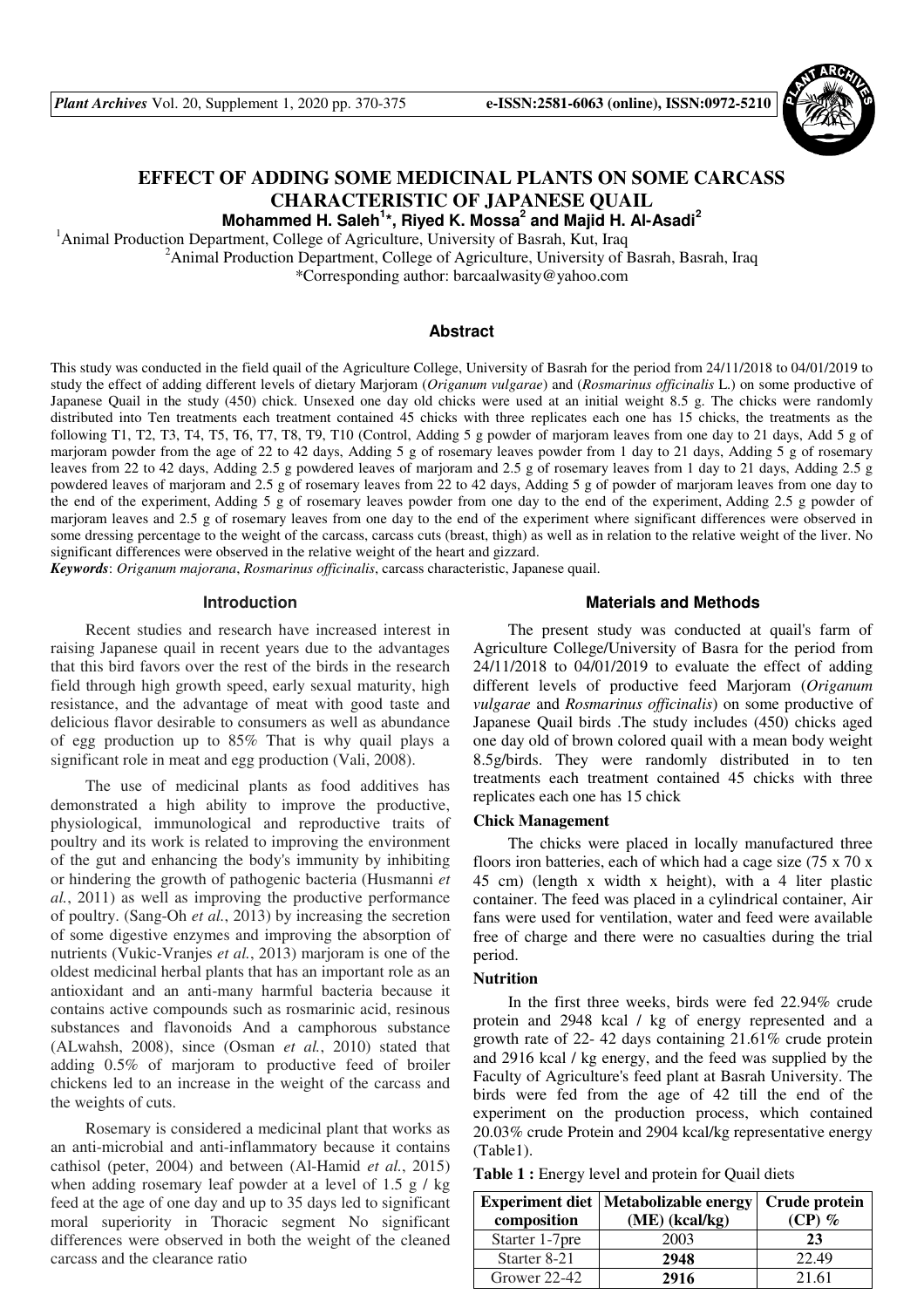#### **Experiment parameters**

10 empirical transactions were used in which experimental treatments were distributed as follows: 1 (control), 2. Adding 5 g of powder of marjoram leaves from 1 day to 21 days, 3. Adding 5 g of marjoram leaves powder from 22 to 42 days, 4. Adding the addition of 5 g of powdered rosemary leaves of rosemary from the age of one day to the age of 21 days, 5. Adding 5 g of powdered rosemary leaves from 22 to 42 days, 6. Adding 2.5 g of marjoram leaves powder and 2.5 g of rosemary leaves powder from the age of one day to 21 days, 7. Adding 2.5 g of rosemary leaves power and 2.5 g of Marjoram leaves powder from the age of 22 to 42 days, 8. Adding 5 g of marjoram leaves powder from one day to the end of the experiment, 9. Adding 5 g of rosemary leaves powder at the age of one day till the end of the experiment, 10. Adding of 2.5 g of Marjoram leaves powder and 2.5 g of Rosemary leaves powder from the age of one day till the end of the experiment.

#### **Marjoram and Rosemary**

Using Marjoram and Rosemary leaves powder after they were obtained from the local markets in Wasit province after they were completely dried and grinded.

#### **Attributes studied**

**Dressing percentage :** (3 males, 3 females) of each treatment were randomly slaughtered at the age of 42 days after they were individually weighed. The internal edible guts (both uneaten & eaten were removed, The Dressing percentage was calculated according to the following formula:

Dressing percentage =  $\frac{\text{Weight of the cleaned car} \cdot \text{seconds (g) without edible viscera}}{100} \times 100$ Live body weight (gm)

(Al-Fayyadh *et al.*, 2011)

**The ratio of the weight of the portions of carcasses to the overall weight of the carcass:** The cleaned carcasses were weighed and cut into the main cuts, which are: breast and thigh, and after weighing the relative weights were calculated according to the following formula:

The relative weight of the portions of the carcass =

100 Carcassweight Wight of portion  $\times 100$ 

(Al-Fayyadh &^ Naji, 1989)

**The relative weights of eatable internal organs :** The relative weights of the internal organs (liver, heart, and gizzard) were calculated according to the following formula:

Member relative weight 
$$
\% = \frac{\text{Average member weight (gm)}}{\text{Average live body weight (gm)}} \times 100
$$

(Al-Fayyad and Naji, 1989)

#### **Relative weights of uneaten internal organs**

Some of the uneaten segments (the spleen, the fabricia gland) were separated and then weighed with a sensitive scale, and their relative weight was calculated according to the following formula:

Relative weight of uneaten inner guts = 
$$
\frac{\text{Segment weight (gm)}}{\text{Live body weight (gm)}} \times 100
$$
 (North, 1984)

# **Results and Discussion**

### **Carcass weight**

Table (2) indicates the effect of adding the two leaves of marjoram and rosemary to the productive feed on the characteristics of the carcasses of male and female Japanese quail at the age of 42 days, and from the above mentioned table, it is shown a significant effect ( $p \le 0.05$ ) of adding the powder of marjoram leaves in relation to the weight of the cleaned carcass, where all coefficients of addition which were significantly higher in the average weight of the carcass for both sexes compared to the control treatment have been recorded. The reason may be that marjoram powder is rich in active ingredients that in turn contribute to the absorption of nutrients entering into the components of the feed by stimulating the secretion of a group of digestive enzymes such as lipase, amylase and protease, which have a role in the analysis of fatty, protein and carbohydrate food components, (Al-Ameen, 2006).

The reason attributed to the superiority of the addition factors was due to the direct relationship between body weight and carcass weight for both sexes (Al-Fayyad and Naji, 2011), and these results were consistent with (Osman *et al.*, 2010; Al-Mashhadani, 2015).

Table No. (2) is indicatives of a significant effect of adding rosemary paper powder to the productive feed on the weight of the cleaned carcass at the age of 42 days. Average carcass weight compared to the fifth treatment (146.08 and 165.12) gm, respectively, and control treatment (142.19, 156.76). The reason behind this superiority is attributed to the fact that rosemary contains many substances that possess antibacterial and anti-oxidant properties and therefore positively reflected on the health of the gut and the preservation of the beneficial microbial community. This in turn improves the absorption and representation of nutrients and thus positively improves the general health of birds which leads to weight gain and the weight acquisition process (Cowan, 1999; Trianaphyhou *et al.*, 2001). These findings are consistent with (Lahmoud's, 2013).

Table No. (2) shows the presence of a significant effect (p) 0.05) of the mixture of adding the marjoram and rosemary leaves in the diets on the weight of the carcass, where the carcass of all mixture treatments recorded the highest rate of male and female quail compared to the control treatment, and no significant differences ( $p \leq 0.05$ ) appeared in all mixture parameters.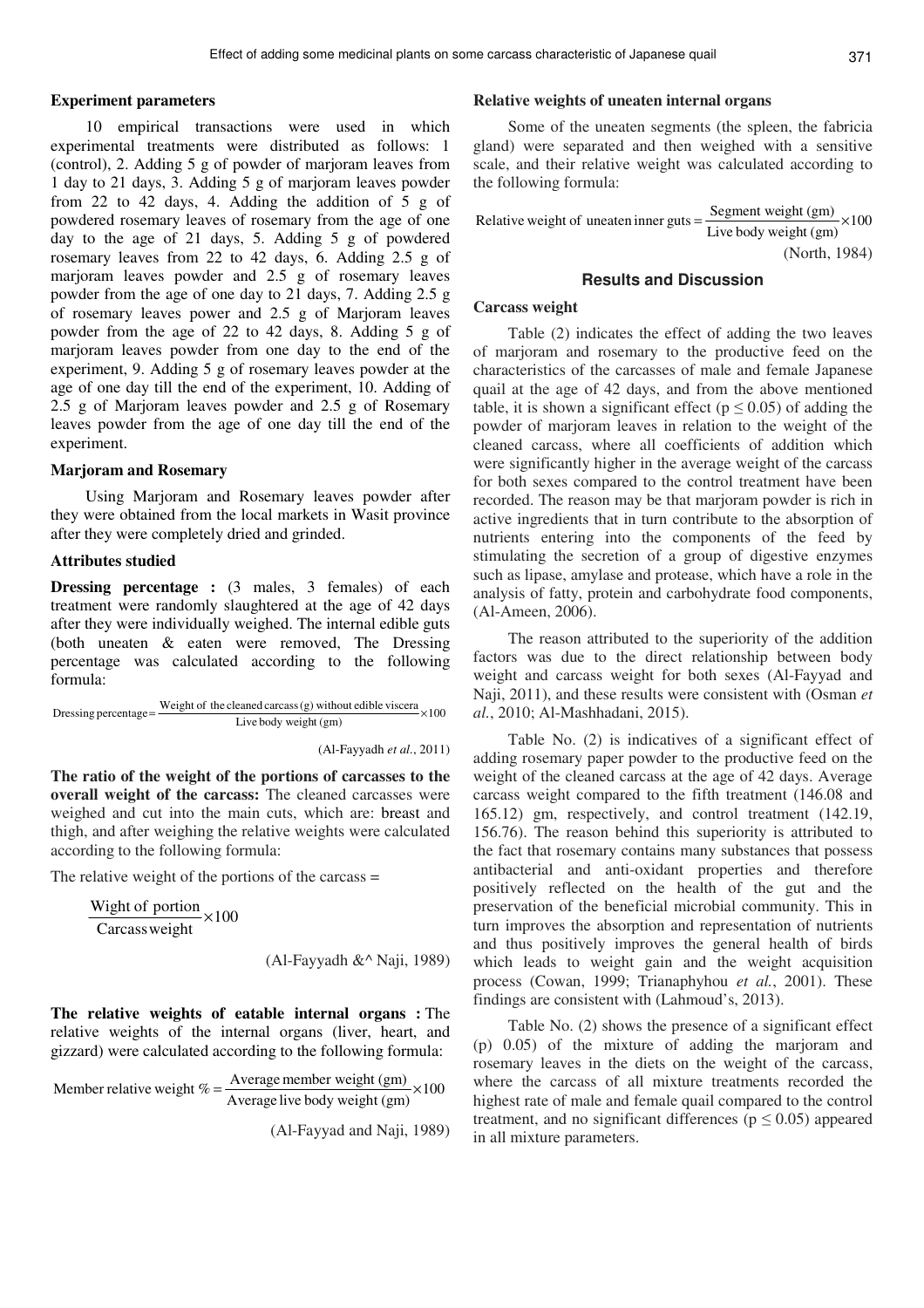| <b>Treatments</b>     | <b>Male Carcass</b><br>Weight | <b>Female Carcass</b><br>Weight | <b>Male Dressing</b><br>percentage | <b>Female Dressing</b> |
|-----------------------|-------------------------------|---------------------------------|------------------------------------|------------------------|
|                       |                               |                                 |                                    | percentage             |
| T1                    | $142.19 \pm 1.48$ e           | $156.76 \pm 5.01$ c             | $70.24 \pm 0.56$ d                 | $68.19 \pm 0.55$ c     |
| T <sub>2</sub>        | $161.16 \pm 2.50$ ab          | $173.75 \pm 3.85$ ab            | $73.53 \pm 0.01$ a                 | $71.34 \pm 0.57$ a     |
| T <sub>3</sub>        | $151.27 \pm 2.64$ cd          | $169.46 \pm 5.46$ ab            | $72.14 \pm 0.12$ b                 | $70.51 \pm 0.87$ ab    |
| T4                    | $155.26 \pm 1.48$ bc          | $172.11 \pm 0.94$ ab            | $72.17 \pm 0.14$ b                 | $70.80 \pm 0.73$ ab    |
| T <sub>5</sub>        | $146.08 \pm 2.39$ de          | $165.12 \pm 1.85$ bc            | $71.23 \pm 0.06$ c                 | $69.22 \pm 0.57$ bc    |
| T6                    | $164.04 \pm 1.99$ a           | $176.97 \pm 2.14$ a             | $73.88 \pm 0.01$ a                 | $71.87 \pm 0.57$ a     |
| T <sub>7</sub>        | $160.11 \pm 1.95$ ab          | $173.34 \pm 3.87$ ab            | 73.74 $\pm$ 0.01 a                 | $70.89 \pm 0.58$ ab    |
| T <sub>8</sub>        | $162.81 \pm 2.55$ a           | $175.86 \pm 1.08$ ab            | $73.95 \pm 0.03$ a                 | $71.43 \pm 0.57$ a     |
| T <sub>9</sub>        | $157.17 \pm 2.47$ abc         | $174.91 \pm 2.78$ ab            | $72.35 \pm 0.02$ b                 | $71.53 \pm 0.39$ a     |
| <b>T10</b>            | $165.60 \pm 2.60$ a           | $180.21 \pm 2.42$ a             | $74.11 \pm 0.01$ a                 | $71.96 \pm 0.58$ a     |
| Level of Significance | *                             | ⋇                               | ∗                                  | ⋇                      |

**Table 2 :** Effect of adding powder marjoram leaf and mountain rosemary powder and their mixture in productive feed on the carcass weight and the percentage of clearance in Japanese quail females and males at the age of 42 days

Experimental Treatments: {T1 control treatment.} T2 Adding marjoram leaf powder of 5 g / kg fodder for the period from one day to 21 days, {T3} adding marjoram leaf powder of 5 g / kg fodder for the period from 22 days to 42 days, {T4} Adding rosemary leaf powder by 5  $g$  / kg fodder for the period from one day to 21 days, T5 Adding rosemary leaf powder by 5 g / kg fodder for the period from 22 days to 42 days, T6 Adding the marjoram leaves powder by 2.5 g / Kg fodder powder and rosemary leaves by 2.5 g / kg fodder for the period from one day to 21 days {T7} Marjoram leaves powder by 2.5 g / kg fodder and rosemary powder by 2.5 g / kg fodder for the period from 22 days to 42 days}. T8 Adding the marjoram leaves powder by 5 g / kg fodder for the period from one day until the end of the experiment T9 {Adding rosemary paper powder by 5 g / kg fodder for the period from one day until the end of the experiment,} T10 {Adding the powder of rosemary leaves by 2.5 g / kg fodder and powder the rosemary leaves by 2.5 g / kg fodder for the period from one day to the end Experience }.

\* Means that there were significant differences between the treatments on the level of significance (<0.05)

Values in each treatment represent (mean = standard error).

Different letters within one column indicate a significant difference

# **Dressing percentage**

Table (2) shows the effect of adding marjoram and rosemary powder to the productive feed on the Dressing percentage to the male and female quail carcasses at the age of 42 days. This that table shows a significant effect ( $p \leq$ 0.05) to add powder of marjoram leaves, where all the addition factors exceeded the control treatment

Table (2) indicates a significant effect ( $p \le 0.05$ ) for adding rosemary leaf powder to the productive feed on Dressing percentage for the male and female quail carcasses, where the highest rate was in the fourth treatment  $(72.17,$ 70.80) g, respectively, and the ninth treatment (73.95, 71.43) %. consecutively, while the carcass of control treatment recorded the lowest rate and reached (70.24, 68.19) % respectively, due to the increase in the percentage of refinement due to the consideration of these active substances found in rosemary having a positive effect on metabolism and the weight increase of all body parts, which in turn leads To increase the percentage of the net, and these results are consistent with (Lahoud, 2013; Kadhim, 2018).

Table (2) also indicates the presence of a significant effect ( $p \le 0.05$ ) of the mixture of adding the marjoram and rosemary leaves in the productive feed on Dressing percentage, where the carcass of all mixture treatments recorded the highest rate of male and female quail compared to the control treatment and no significant differences appeared in all mixture treatments .

# **Breast Segment**

Table (3) indicates the effect of adding the two leaves of marjoram and rosemary to the productive feed on the breast segment of the male and female quail sacrifices at the age of 42 days, and from a table showing the presence of ( $p \leq$ 0.05) significant effect of adding the marjoram leaves powder where the highest rate of treatment Eighth (83.99, 40.24)%, respectively, while the control treatment recorded the lowest rate (38.53, 39.62)%, that the segment ratios are affected by feeding as well as by the weight of the carcass

There is a direct correlation between the weight of the carcass and the weight of the main segments. As long as the nutrition was good and balanced, the weights were high for the cut and a positive correlation appeared between the carcass weight and the weight of the breast (Naji and others, 2012). These results were consistent with (Al-Mashhadani and Zinka, 2018).

Table No. (3) shows that there is a significant effect (p  $\leq$  0.05) to add rosemary leaves powder to the productive feed on the breast segment of the male and female quail carcasses, where the highest rate for males was in the ninth treatment (38.98 %) compared to the control treatment that recorded the lowest rate. As for the segmental breast of quail females, the fourth and ninth treatment outperformed (40.04 and 40.07)%, respectively, over the fifth treatment and control, and it reached (39.87 and 39.62)%, respectively. These results are consistent with (Lahmoudr Jews, 2013; Jameel, 2014, Al-Hameed *et al.*, 2015)

Table No. (7) indicates the presence of a significant effect ( $p \le 0.05$ ) of the mixture of adding the marjoram and rosemary leaves in the productive feed on the breast segment, where the carcass of all mixture treatments recorded the highest rate of male and female quail compared to the control treatment and no significant differences appeared in all mixture treatments.

### **Thigh Segment**

Table (3) indicates the effect of adding the two leaves of marjoram and rosemary powder to the diets on the thigh segment of the male and female quail sacrifices at the age of 42 days, and from the table showing the absence of a significant effect ( $p \le 0.05$ ) between the treatments of adding the marjoram leaves and the control factor in relation to For quail males As for the femoral segment of quail females, all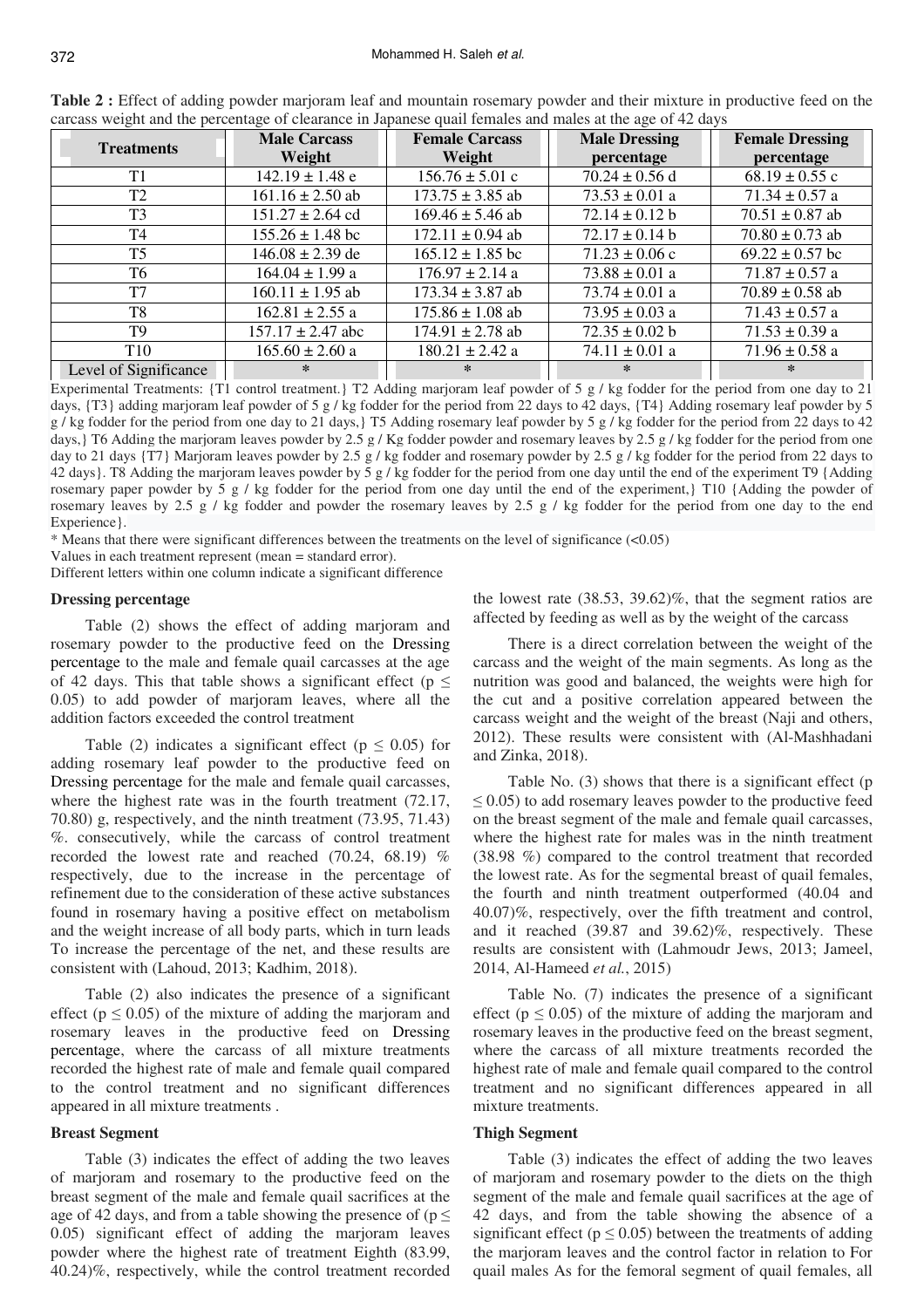addition coefficients (2, 3, 8) outperformed (24.08, 23.74, 24.06) % respectively over control treatment (23.07)%. The increase in the weights of the fractional masses of the oranges of the marjoram adding to its effect may be due to its effect on increasing the growth hormone and thyroid hormone, which affects the metabolism of proteins by

increasing the excretion of amino acids into muscle cells and thus increasing their concentration within the cells, which in turn increases the process of building proteins (Khodary *et al.*, 1996) The results were consistent with (Al-Mashhadani and Zinka, 2018).

**Table 3 :** Effect of adding marjoram leaves and powder of rosemary leaf and their mixture in diets on the relative weights of the two pieces (breast and thigh) in male and female quail at the age of 42 days

| <b>Treatments</b>     | <b>Weight of Chest</b><br>Male $\%$ | <b>Weight of Chest</b><br>Female % | <b>Weight of Thigh</b><br>Male $\%$ | <b>Weight of Thigh</b><br>Female % |
|-----------------------|-------------------------------------|------------------------------------|-------------------------------------|------------------------------------|
| T1                    | $38.53 \pm 0.13$ b                  | $39.62 \pm 0.09$ c                 | $22.23 \pm 0.32$ b                  | $23.07 \pm 0.16$ c                 |
| T <sub>2</sub>        | $38.94 \pm 0.12$ ab                 | $40.13 \pm 0.10$ ab                | $23.23 \pm 0.28$ ab                 | $24.08 \pm 0.11$ a                 |
| T <sub>3</sub>        | $38.74 \pm 0.13$ ab                 | $40.02 \pm 0.03$ ab                | $22.53 \pm 0.28$ ab                 | $23.74 \pm 0.20$ ab                |
| T <sub>4</sub>        | $38.87 \pm 0.13$ ab                 | $40.04 \pm 0.18$ ab                | $23.26 \pm 0.59$ ab                 | $23.82 \pm 0.10$ a                 |
| T <sub>5</sub>        | $38.72 \pm 0.13$ ab                 | $39.87 \pm 0.03$ bc                | $22.42 \pm 0.28$ ab                 | $23.30 \pm 0.17$ bc                |
| T6                    | $39.09 \pm 0.13$ a                  | $40.27 \pm 0.09$ a                 | $23.32 \pm 0.28$ ab                 | $24.11 \pm 0.17$ a                 |
| T7                    | $39.02 \pm 0.13$ a                  | $40.17 \pm 0.14$ ab                | $23.13 \pm 0.28$ ab                 | $23.80 \pm 0.17$ a                 |
| T8                    | $38.99 \pm 0.13$ a                  | $40.24 \pm 0.08$ a                 | $23.29 \pm 0.29$ ab                 | $24.06 \pm 0.16$ a                 |
| T9                    | $38.98 \pm 0.13$ a                  | $40.07 \pm 0.09$ ab                | $22.83 \pm 0.28$ ab                 | $24.01 \pm 0.09$ a                 |
| T <sub>10</sub>       | $39.12 \pm 0.13$ a                  | $40.33 \pm 0.09$ a                 | $23.40 \pm 0.29$ a                  | $24.26 \pm 0.16$ a                 |
| Level of Significance | ∗                                   | $\ast$                             | ∗                                   | $\ast$                             |

Experimental Treatments}: T1 control treatment. {,} T2 Adding marjoram leaf powder of 5 g / kg fodder for the period from one day to 21 days {, T3} adding marjoram leaf powder of 5 g / kg fodder for the period from 22 days to 42 days {, T4} Adding rosemary leaf powder by 5 g / kg fodder for the period from one day to 21 days,} T5 Adding rosemary leaf powder by 5 g / kg fodder for the period from 22 days to 42 days, T6 Adding the marjoram leaves powder by 2.5 g / Kg fodder powder and rosemary leaves by 2.5 g / kg fodder for the period from one day to 21 days {T7} Marjoram leaves powder by 2.5 g / kg fodder and rosemary powder by 2.5 g / kg fodder for the period from 22 days to 42 days}. T8 Adding the marjoram leaves powder by 5 g / kg fodder for the period from one day until the end of the experiment T9 {Adding rosemary paper powder by 5 g / kg fodder for the period from one day until the end of the experiment,} T10 {Adding the powder of rosemary leaves by 2.5 g / kg fodder and powder the rosemary leaves by 2.5 g / kg fodder for the period from one day to the end Experience }.

\* Means that there were significant differences between the treatments on the level of significance (<0.05)

Values in each treatment represent (mean = standard error).

Different letters within one column indicate a significant difference

Table (3) shows that there was no significant effect ( $p \leq$ 0.05) for the parameters of adding rosemary leaf powder to the productive feed on the thigh segment of the quail male sacrifices as compared to the control treatment. As for the thigh segment of quail females, all addition parameters (4, 5, 9) It reached (23.82, 23.30 and 24.01) % respectively in the control treatment (23.07)%, due to the significant increase in some ratios of of birds (thigh) carcasses added to their marjoram flocks due to the high body weight and the carcass weight, which is mainly reflected in the weights of the segments (Al-Fayadh *et al.*, 2011) The results are consistent with (Lahoud, 2013; Al-Issawi, 2013).

Table No. (3) shows the presence of a significant effect  $(p \leq 0.05)$  of the mixture of adding the marjoram and rosemary leaves in the productive feed on the thigh segment, where the tenth treatment for male quail recorded the highest rate and reached (23.40)% compared to the control treatment that recorded the lowest rate and reached (22.23)%, the rest of the addition treatments did not differ significantly with the control treatment. As for the femoral segmentation of female birds, a significant superiority was observed for all addition coefficients over the control treatment.

# **The relative weight of the liver**

Table (4) indicates the effect of adding the leaves of marjoram and rosemary and their mixture to the productive feed on the relative weight of the liver of males and female Japanese quail at the age of 42 days, and from a table showing the presence of a significant effect ( $p \le 0.05$ ) to add the powder of marjoram leaves where all the addition factors for male and female quail on the treatment of control, due to the rise in body weight and the weight of the carcass, which is mainly reflected in the weights of segments (Al-Fayyad *et al.*, 2011)

It is clear from Table No. (2) that there is a significant effect ( $p \le 0.05$ ) to add the powder of rosemary leaves to the productive feed on the relative weight of the liver of male and female quail birds through the table. It was observed that all the factors of adding rosemary to the productive feed were superior to the control treatment, the significant improvement in The rate of weight gain of quail chickens fed on diets containing rosemary has a biological effect of these additives, which improve the immune system as well as their effect in increasing the weight of organs such as the liver (Benchaar *et al.*, 2008; Solorzano and Miranda, 2012). These results were consistent with (Lahmoud, 2013; Jameel, 2014)

Table No. (4) shows the presence of a significant effect  $(p \leq 0.05)$  of the mixture of adding the two leaves of marjoram and rosemary leaves in the diets on the relative weight of the liver, where all mixture treatments for male and female quail birds were superior to the control treatment and no significant differences appeared in all mixture treatments.

#### **The relative weight of the heart and ziggards**

Table (4) indicates the effect of adding marjoram and rosemary powder to the productive feed in the relative weight of the heart and ziggards of the Japanese male and female quail carcasses at the age of 42 days. It appears from the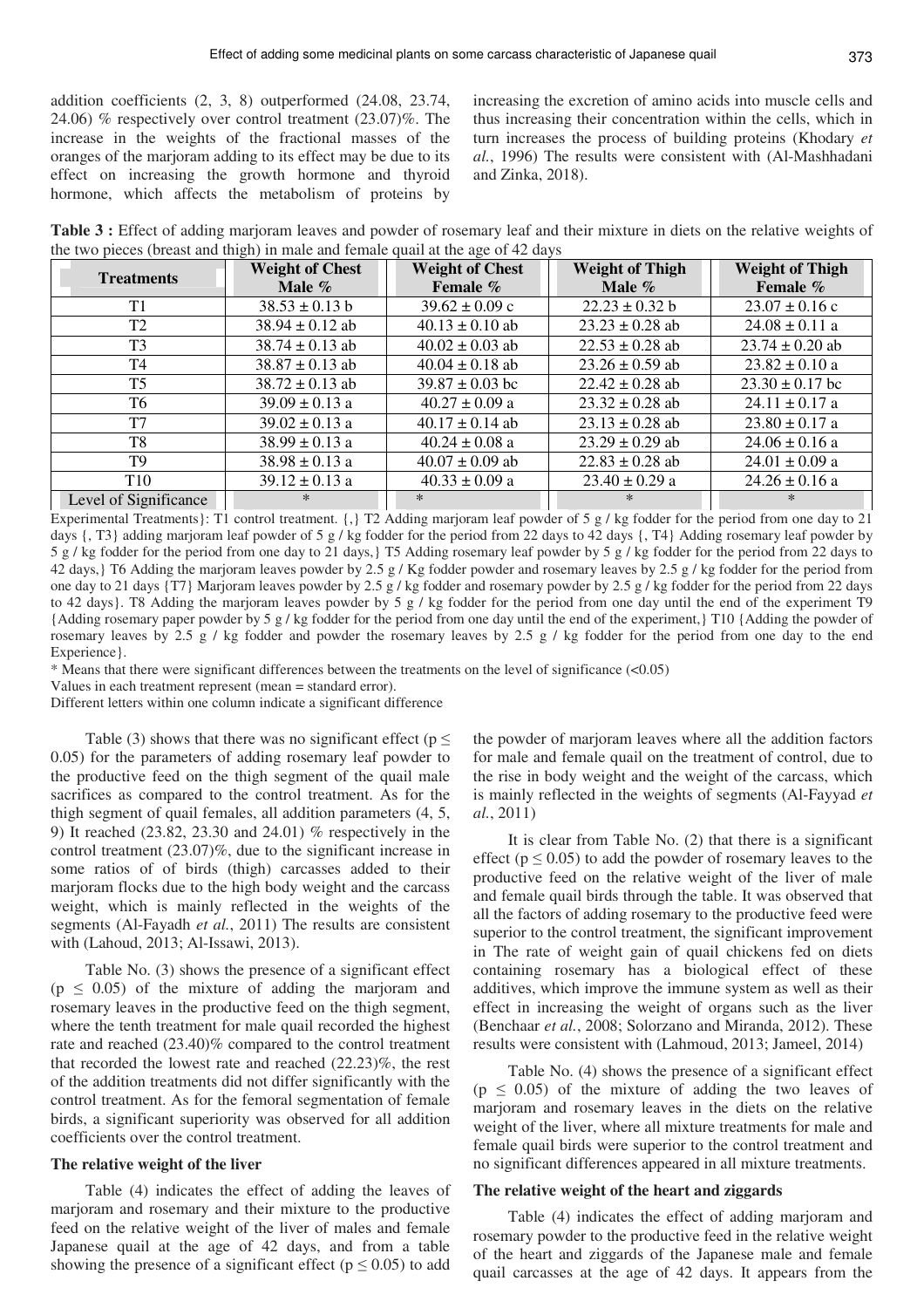table that there are no significant differences ( $p \le 0.05$ ) when adding the marjoram and rosemary powder And their mixture in the relative weight of the heart and ziggards, and these results were consistent with (Badiri and saber, 2016) with regard to the addition of marjoram (Jameel, 2014; Lahmoud, 2013) in relation to the Rosemary.

**Table 4** : Effect of adding marjoram leaf powder and rosemary leaf powder and their mixture in productive feed on the relative weights (liver, heart, and ziggards) rates in male and female blood serum in Japanese quail at the age of 42 days

| <b>Treatments</b>        | Liver (male)      | <b>Liver (Female)</b> | Ziggard (Male)  | <b>Ziggard</b>  | <b>Heart (Female)</b> | <b>Heart</b> (Male)         |
|--------------------------|-------------------|-----------------------|-----------------|-----------------|-----------------------|-----------------------------|
|                          | $\%$              | $\mathcal{O}_0$       | $\mathcal{O}_0$ | (Female) $%$    | $\%$                  | $\mathcal{O}_{\mathcal{O}}$ |
| T1                       | $3.04 \pm 0.01$ b | $3.33 \pm 0.02$ c     | $2.82 \pm 0.05$ | $2.83 \pm 0.06$ | $0.91 \pm 0.016$      | $.90 \pm 0.020$             |
| T <sub>2</sub>           | $3.69 \pm 0.07$ a | $3.91 \pm 0.02$ a     | $2.86 \pm 0.06$ | $2.84 \pm 0.03$ | $0.94 \pm 0.005$      | $0.92 \pm 0.01$             |
| T <sub>3</sub>           | $3.59 \pm 0.14$ a | $3.71 \pm 0.09$ b     | $2.85 \pm 0.06$ | $2.83 \pm 0.03$ | $0.93 \pm 0.008$      | $0.91 \pm 0.02$             |
| T4                       | $3.63 \pm 0.07$ a | $3.85 \pm 0.01$ a     | $2.82 \pm 0.03$ | $2.84 \pm 0.03$ | $0.93 \pm 0.008$      | $0.92 \pm 0.03$             |
| T5                       | $3.53 \pm 0.15$ a | $3.80 \pm 0.01$ ab    | $2.85 \pm 0.06$ | $2.83 \pm 0.04$ | $0.93 \pm 0.008$      | $0.92 \pm 0.03$             |
| T6                       | $3.81 \pm 0.06$ a | $3.91 \pm 0.01$ a     | $2.85 \pm 0.06$ | $2.84 \pm 0.03$ | $0.94 \pm 0.005$      | $0.91 \pm 0.01$             |
| T7                       | $3.71 \pm 0.06$ a | $3.83 \pm 0.01$ a     | $2.85 \pm 0.06$ | $2.84 \pm 0.04$ | $0.93 \pm 0.014$      | $0.91 \pm 0.01$             |
| T8                       | $3.73 \pm 0.05$ a | $3.90 \pm 0.01$ a     | $2.85 \pm 0.06$ | $2.84 \pm 0.07$ | $0.94 \pm 0.003$      | $0.92 \pm 0.01$             |
| T9                       | $3.66 \pm 0.05$ a | $3.87 \pm 0.01$ a     | $2.85 \pm 0.06$ | $2.84 \pm 0.03$ | $0.93 \pm 0.008$      | $0.91 \pm 0.01$             |
| <b>T10</b>               | $3.80 \pm 0.01$ a | $3.91 \pm 0.01$ a     | $2.86 \pm 0.06$ | $2.85 \pm 0.05$ | $0.94 \pm 0.003$      | $0.91 \pm 0.02$             |
| Level of<br>Significance | $\ast$            | ∗                     | <b>NS</b>       | <b>NS</b>       | <b>NS</b>             | <b>NS</b>                   |

Experimental Treatments}: T1 control treatment. {,} T2 Adding marjoram leaf powder of 5 g / kg fodder for the period from one day to 21 days {, T3} adding marjoram leaf powder of 5 g / kg fodder for the period from 22 days to 42 days {, T4} Adding rosemary leaf powder by 5 g / kg fodder for the period from one day to 21 days,} T5 Adding rosemary leaf powder by 5 g / kg fodder for the period from 22 days to 42 days,  $\frac{1}{2}$  T6 Adding the marjoram leaves powder by 2.5 g / Kg fodder powder and rosemary leaves by 2.5 g / kg fodder for the period from one day to 21 days {T7} Marjoram leaves powder by 2.5 g / kg fodder and rosemary powder by 2.5 g / kg fodder for the period from 22 days to 42 days}. T8 Adding the marjoram leaves powder by 5 g / kg fodder for the period from one day until the end of the experiment T9 {Adding rosemary paper powder by 5 g / kg fodder for the period from one day until the end of the experiment,} T10 {Adding the powder of rosemary leaves by 2.5 g/kg fodder and powder the rosemary leaves by 2.5 g / kg fodder for the period from one day to the end Experience}. \* Means that there were significant differences between the treatments on the level of significance (<0.05)

Values in each treatment represent (mean = standard error).

Different letters within one column indicate a significant difference

#### **References**

- Al-Hamid, Abdel-Hassan, S.; Abdel-Abbas, M.H. and Souad, K.A. (2015) The effect of adding vitamin E and rosemary powder to the broiler diet in productive performance and carcass characteristics*.* Iraqi Agricultural Science Journal, 46 (1): 21-26.
- Al-Amin, H.M.M. (2006). Determine the best date for *Origanum vulgarae* L. marjoram plants to produce volatile oil and its effect on the inhibition of some pathogenic microorganisms. *Master Thesis. College of Science, Al-Mustansiriya University*.
- Al-Fayadh, Hamdi Abdel-Aziz, Nadia Nayef Abdel-Hago, Ghaleb Alwan Al-Qaisi. (2012). Poultry meat production and technology. Ministry of Higher Education and Scientific Research. University of Baghdad. College of Agriculture.
- Al-Hammed, S.A.M.; Abdul-Abass, M.H. and Ahmed, S.K. (2015). Effect of adding different levels of vit.e and Rosemary leaves to the diet on broiler performance and carcass characteristic. The Iraqi Journal of Agricultural Sciences, 46(1): 21-26,
- Al-Mashhadani, M.S. and Zangana, S.R.B. (2018). Effect of adding different level of marjoram (*Origanum vulgare*) powder to the diet in dress percentages and numeral of characteristics carcasses broiler. Diyala Journal of Agricultural Sciences, 10 (1): 42-51.
- Al-Mashhadani, M.S. (2015). Effect of adding different level of marjoram (*Origanum vulgare*) powder to the diet in dress percentages and numeral of characteristics carcasses broiler Master Thesis. Baghdad University . College of Agriculture
- AL-wahsh, M.M.M. (2008). Encyclopedia of Medicinal Herbs. 1 i. Sagittarius Printing Services.
- Al-Issawi, D.B.M. (2013). The effect of adding basil leaves and rosemary powder to the diet in productive performance and some physiological characteristics of quail birds, Master Thesis, Al-Musayyib Technical College, Technical Education Authority. Quail
- Badiri, R. and Saber, S. (2016). Effects of dietary marjoram essential oil on growth performance, carcass parameters and some blood parameters in Japanese male quail. International Journal of Pure and Applied Bioscience, **4**: 17-22.
- Benchaar, C.; Calsamiglia, S.; Chaves, A.V.; Fraser, G.R.; Colombatto, D.; MeAllister, T.A. and Beauchemin, K.A. (2008). A review of plant –derived essential oils in ruminant nutrition and production. Anim. Feed Sciences. Technol.145: 209-2280.
- Cowan, M.M. (1999). Plant products as antimicrobial agents Clinical Microbiology Reviews, 12(4): 564-582.
- Husmanni, M.H.A.; Purwati, A.Y. and Alimon, A.R. (2011). Growth and survival of lactic acid bacteria isolated from byproduct of virgin coconut oil as probiotic candidate for poultry*.* Int. J. Poultry Sci., 10(4): 309- 314.
- Jameel, F.R. (2014). Effect Using of Different levels of Coriander Seed *(Coriandrum sativum L.)* and Rosemary (*Rosemarinus officinalis* L.) and their Interactions on Production performance, carracass quality and some Blood traits of Broiler. Master Thesis*.* Baghdad University, College of Agriculture.
- Kadhim, M.J. (2018). Influence of Different Levels of Rosemary Leafs Powder Supplementation on Some